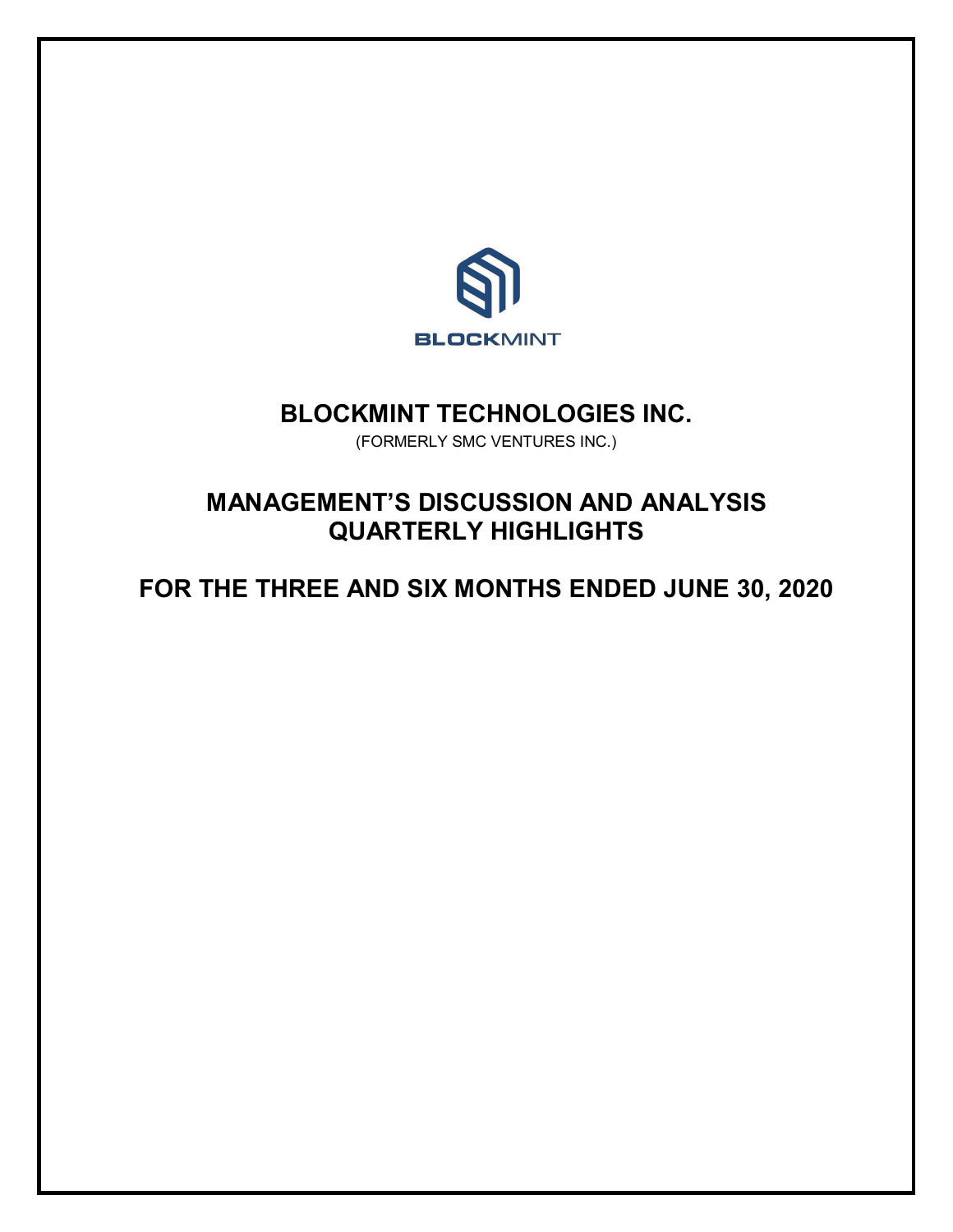### **Introduction**

The following interim Management's Discussion & Analysis ("MD&A") of the financial condition and results of the operations of BlockMint Technologies Inc. (formerly SMC Ventures Inc.) (the "Company" or "BlockMint") has been prepared to provide material updates to the business operations, liquidity and capital resources of the Company since its last annual management's discussion & analysis, being the Management's Discussion & Analysis ("Annual MD&A") for the fiscal year ended December 31, 2019. This MD&A does not provide a general update to the Annual MD&A, or reflect any non-material events since the date of the Annual MD&A.

This MD&A has been prepared in compliance with the requirements of section 2.2.1 of Form 51-102F1, in accordance with National Instrument 51-102 – Continuous Disclosure Obligations. This discussion should be read in conjunction with the Annual MD&A, the audited annual consolidated financial statements of the Company for the years ended December 31, 2019 and December 31, 2018 and the unaudited condensed consolidated interim financial statements for the three and six months ended June 30, 2020, together with the notes thereto. **Results are reported in United States dollars, unless otherwise noted.** In the opinion of management, all adjustments (which consist only of normal recurring adjustments) considered necessary for a fair presentation have been included. The results for the three and six months ended June 30, 2020 are not necessarily indicative of the results that may be expected for any future period. Information contained herein is presented as at August 28, 2020 unless otherwise indicated.

The unaudited condensed consolidated interim financial statements for the three and six months ended June 30, 2020, have been prepared using accounting policies consistent with International Financial Reporting Standards ("IFRS") as issued by the International Accounting Standards Board and interpretations of the IFRS Interpretations Committee. The unaudited condensed consolidated interim financial statements have been prepared in accordance with International Standard 34, Interim Financial Reporting.

For the purposes of preparing this MD&A, management, in conjunction with the Audit Committee of the Board of Directors, considers the materiality of information. Information is considered material if: (i) such information results in, or would reasonably be expected to result in, a significant change in the market price or value of BlockMint's common shares; or (ii) there is a substantial likelihood that a reasonable investor would consider it important in making an investment decision; or (iii) it would significantly alter the total mix of information available to investors. Management, in conjunction with the Audit Committee of the Board of Directors, evaluates materiality with reference to all relevant circumstances, including potential market sensitivity.

### **Caution Regarding Forward-Looking Statements**

This MD&A contains certain forward-looking information and forward-looking statements, as defined in applicable securities laws (collectively referred to herein as "forward-looking statements"). These statements relate to future events or the Company's future performance. All statements other than statements of historical fact are forward-looking statements. Often, but not always, forward-looking statements can be identified by the use of words such as "plans", "expects", "is expected", "budget", "scheduled", "estimates", "continues", "forecasts", "projects", "predicts", "intends", "anticipates" or "believes", or variations of, or the negatives of, such words and phrases, or state that certain actions, events or results "may", "could", "would", "should", "might" or "will" be taken, occur or be achieved. Forward-looking statements involve known and unknown risks, uncertainties and other factors that may cause actual results to differ materially from those anticipated in such forward-looking statements. The forward-looking statements in this MD&A speak only as of the date of this MD&A or as of the date specified in such statement.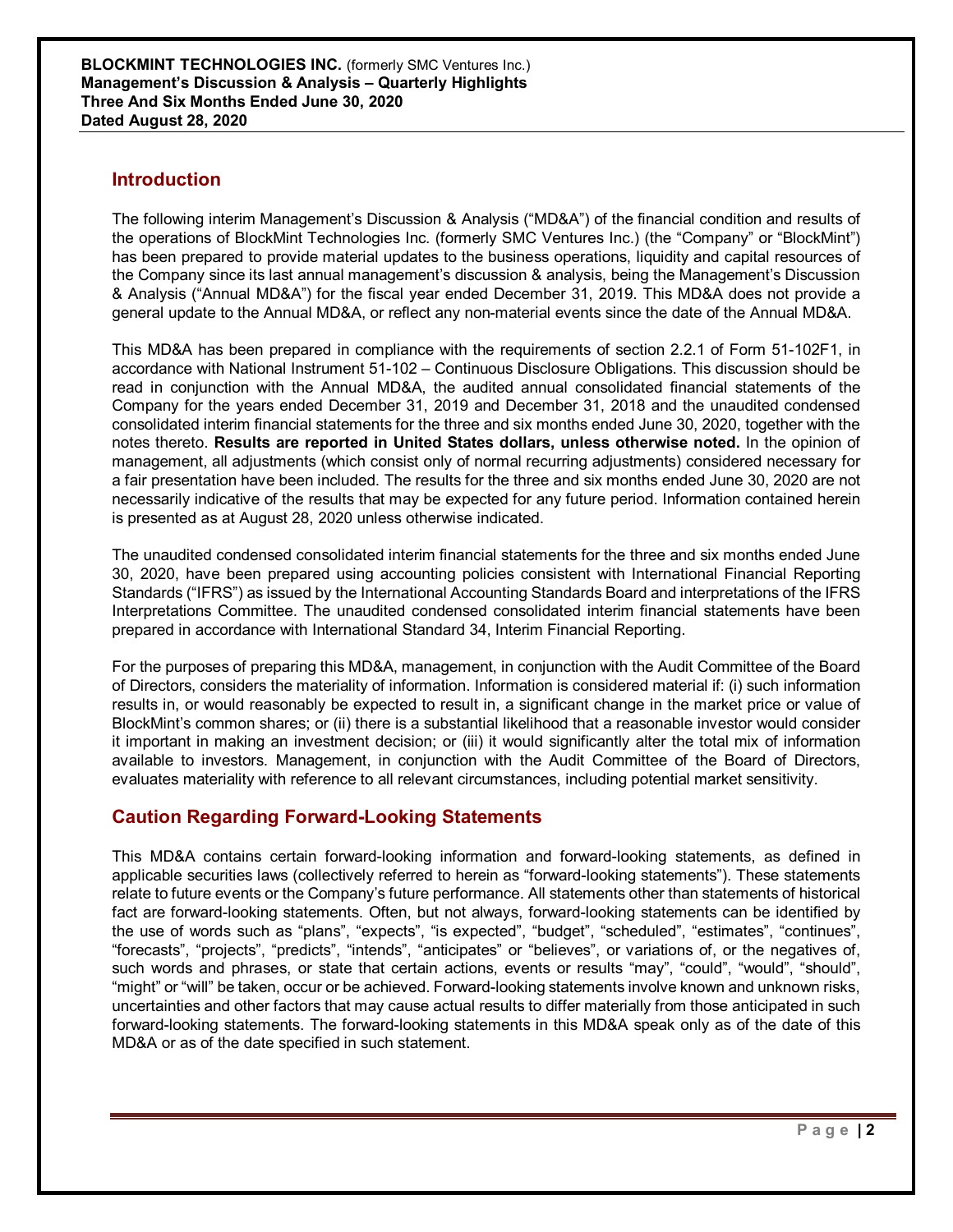Specifically, the following forward-looking statements are based on the corresponding assumptions, and are subject to the noted risk factors:

| <b>Forward-looking statements</b>                                                                                                                                                                                                                                                                                                                     | <b>Assumptions</b>                                                                                                                                                                                                                                                                                                                                                      | <b>Risk factors</b>                                                                                                                                                                                                                                                                        |
|-------------------------------------------------------------------------------------------------------------------------------------------------------------------------------------------------------------------------------------------------------------------------------------------------------------------------------------------------------|-------------------------------------------------------------------------------------------------------------------------------------------------------------------------------------------------------------------------------------------------------------------------------------------------------------------------------------------------------------------------|--------------------------------------------------------------------------------------------------------------------------------------------------------------------------------------------------------------------------------------------------------------------------------------------|
| The Company's cash balance<br>at June 30, 2020, is sufficient<br>to fund its consolidated<br>operating expenses at current<br>levels. At the date hereof, the<br>Company's consolidated cash<br>balance has diminished as a<br>result of normal business<br>operations and management is<br>attempting to reduce payments<br>to the extent practical. | The development and operating<br>activities of the Company for the<br>twelve-month period ending June<br>30, 2021, and the costs<br>associated therewith, will be<br>consistent with the Company's<br>current expectations; and the debt<br>and equity markets, exchange<br>and interest rates and other<br>applicable economic conditions<br>do not materially change. | Changes in debt and equity<br>markets; timing and availability of<br>external financing on acceptable<br>terms; increases in costs;<br>government regulation,<br>cryptocurrency price fluctuations;<br>interest rate and exchange rate<br>fluctuations; changes in economic<br>conditions. |

Inherent in forward-looking statements are risks, uncertainties and other factors beyond BlockMint's ability to predict or control. Readers are cautioned that the above chart does not contain an exhaustive list of the factors or assumptions that may affect the forward-looking statements, and that the assumptions underlying such statements may prove to be incorrect. Actual results and developments are likely to differ, and may differ materially, from those expressed or implied by the forward-looking statements contained in this MD&A. Readers should refer to those risk factors referenced in the "Risks and Uncertainties" section below.

Forward-looking statements involve known and unknown risks, uncertainties and other factors that may cause BlockMint's actual results, performance or achievements to be materially different from any of its future results, performance or achievements expressed or implied by forward-looking statements. All forward-looking statements herein are qualified by this cautionary statement. Accordingly, readers should not place undue reliance on forward-looking statements. The Company undertakes no obligation to update publicly or otherwise revise any forward-looking statements whether as a result of new information or future events or otherwise, except as may be required by law. If the Company does update one or more forward-looking statements, no inference should be drawn that it will make additional updates with respect to those or other forward-looking statements, unless required by law.

### **Description of Business**

The Company's subsidiaries, BlockMint (Canada) Technologies Inc. (formerly BlockMint Technologies Inc.) ("BlockMint-Canada"), and its wholly owned subsidiary, BlockMint (USA) Technologies Inc. ("BlockMint-USA") are in the business of developing distributed systems and networks that enable a more decentralized deployment of blockchain based applications such as cryptocurrency mining.

On February 19, 2019, the Company (then known as SMC Ventures Inc. ("SMC")) completed a triangular amalgamation whereby BlockMint-Canada shares were exchanged for SMC shares on the basis of 1.33 postconsolidated SMC shares for each one BlockMint-Canada share (the "Amalgamation") (see "Outlook and Overall Performance" below). The Amalgamation was accounted for as a reverse takeover ("RTO") whereby BlockMint-Canada was identified as the acquirer for accounting purposes and the resulting annual consolidated financial statements are presented as a continuance of BlockMint-Canada and the comparative figures presented in the annual consolidated financial statements prior to the RTO are those of BlockMint-Canada.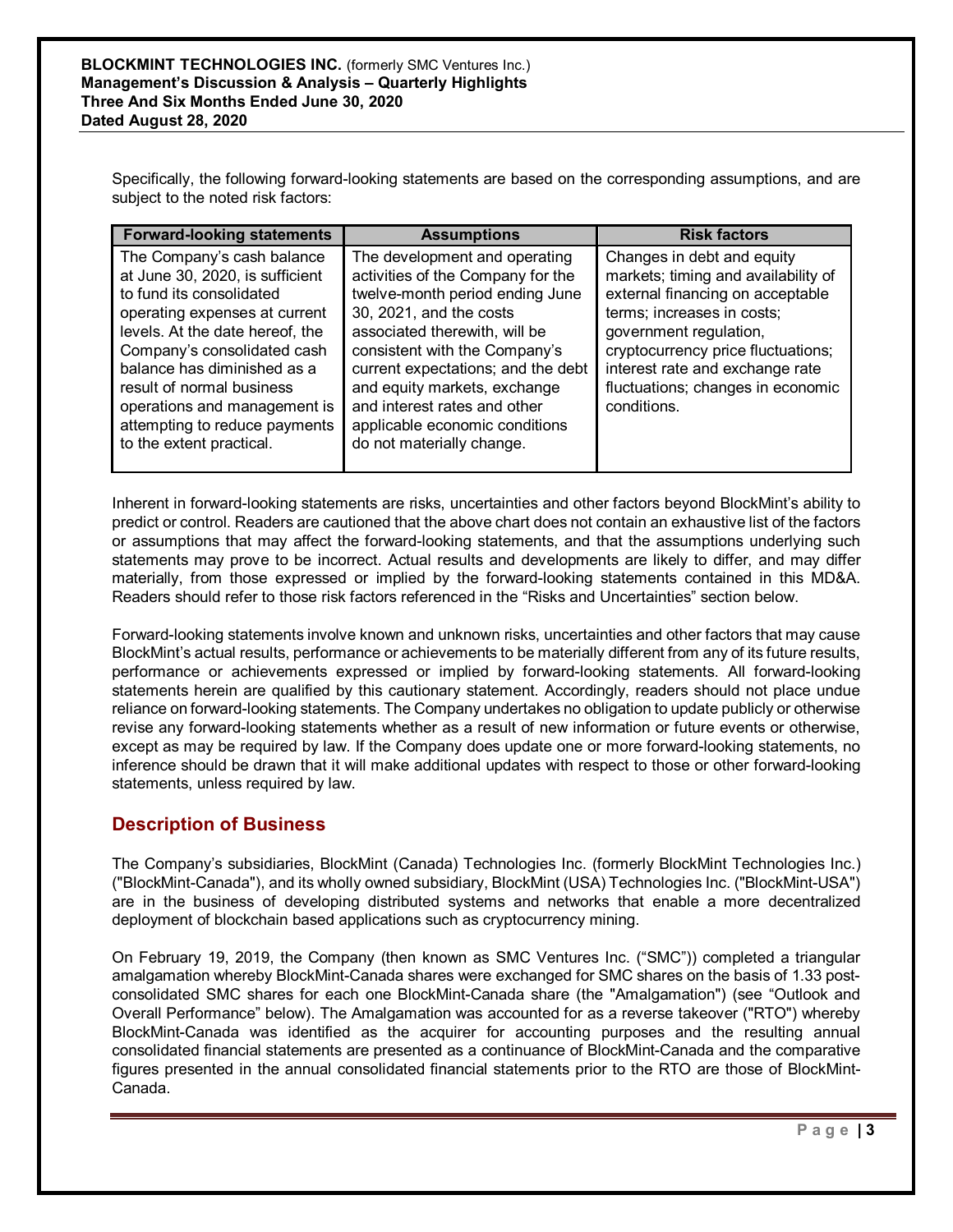**BLOCKMINT TECHNOLOGIES INC.** (formerly SMC Ventures Inc.) **Management's Discussion & Analysis – Quarterly Highlights Three And Six Months Ended June 30, 2020 Dated August 28, 2020**

The Company's objective is to develop distributed systems and networks that enable a more decentralized deployment of blockchain based applications. One such application is cryptocurrency mining, which relies on a decentralized blockchain network. The Company developed the Minter browser - a secure and private browser where any person can mine cryptocurrency as they browse the web. In addition to being a web browser, Minter has additional integrated features, such as a virtual private network (VPN), ad-blocker and cryptocurrency wallet. The Minter browser was released in 2019 and it was made available for download at the website getminter.com.

The Company also intended to release a second software product referred to as MintAccess, which would allow website owners/hosts to earn cryptocurrency from users when they visit the owner's site by utilizing the site visitor's computing power from their connected device to mine cryptocurrency. With MintAccess, website owners could monetize the content on their site without having a site visitor pay a fee (no paywall or subscription fees) or view paid/sponsored advertisements (ads will not display). However, development of MintAccess was suspended in 2019 due to the depressed price of cryptocurrencies. The Company may resume development of the MintAccess software product when it believes there is a sufficient and sustainable market for the product.

### **Outlook and Overall Performance**

#### **Corporate**

#### Financial highlights

The Company had no revenue, so its ability to ensure continuing operations is dependent on either expanding its business, or raising additional debt or equity financing.

For the six months ended June 30, 2020, the Company had a net loss of \$192,686 which consisted primarily of (i) consulting fees of \$100,256; (ii)management fees and salaries of \$49,209; (iii) office and miscellaneous expenses of \$16,783 and (iv) professional fees of \$10,758.

At June 30, 2020, the Company had a net working capital of \$2,735,829 (December 31, 2019 – \$2,944,851). The Company had cash and cash equivalents of \$2,754,022 (December 31, 2019 - \$2,957,158). Working capital and cash and cash equivalents decreased during the six months ended June 30, 2020 due to cash used in operating activities of \$203,136.

The Company has sufficient capital to meet its ongoing operating expenses and continue to meet its obligations on its current projects for the 12-month period ending June 30, 2021. Management may increase or decrease budgeted expenditures depending on the cryptocurrency market and demand for its two products. See "Liquidity and Financial Position" below.

#### **Description of Business**

As described above, the Company develops distributed systems and networks that enable a more decentralized deployment of blockchain based applications such as cryptocurrency mining. Currently, development and release of software products has been suspended due to the depressed price of cryptocurrencies. It is not known if or when the Company will resume the development and release of additional products.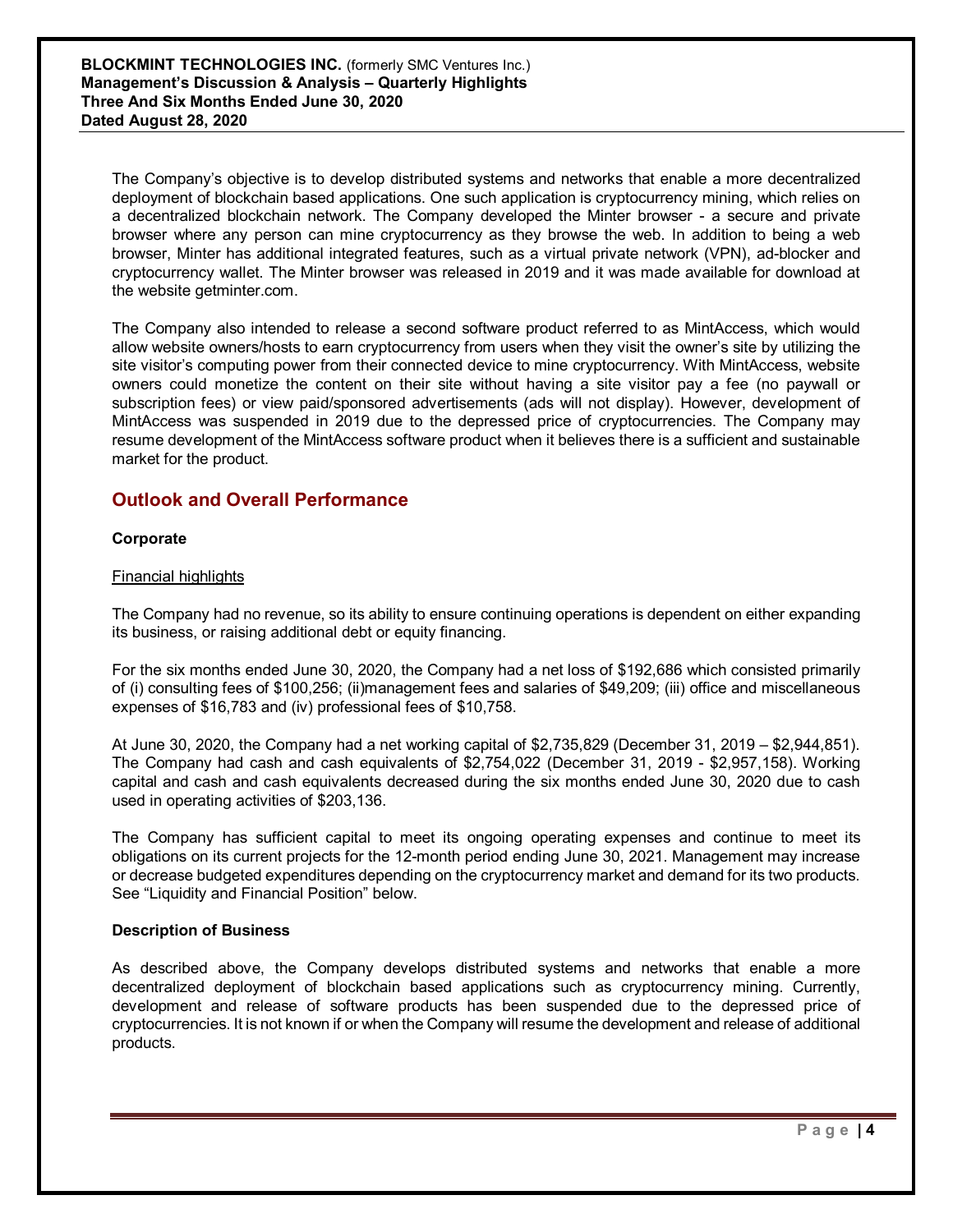### **Trends**

The price of cryptocurrencies have been extremely volatile since BlockMint-USA first started operations. Specifically, the price of Monero, the cryptocurrency identified by BlockMint-USA to be central to its software products. Consequently, the market for the Company's products has declined, and it is uncertain whether the demand for such products will return. The Company determined in the first half of 2019 that it would suspend further development of its products pending the price of cryptocurrencies recovering to economic levels.



There have been recent wide fluctuations in the prices of several cryptocurrencies recently, leading to more speculation and trading, but higher prices have not been sustained or achieved to the level where the Company feels it can economically carry on its current business.

The most recent trend in global economic activity has been the slow-down caused by the COVID 19 pandemic. The impact of this unprecedented event on the future trading price of cryptocurrencies is unclear, however one possible scenario is that people will turn to cryptocurrencies instead of fiat currencies given the world governments' trend toward printing vast amounts of cash to offset the economic slow-down caused by the virus. The Company can offer no assurance that the price of cryptocurrencies will increase as a result of the pandemic.

Apart from these and the risk factors noted under the heading "Risks and Uncertainties", management is not aware of any other trends, commitments, events or uncertainties that would have a material effect on the Company's business, financial condition or results of operations. See "Risks and Uncertainties" below.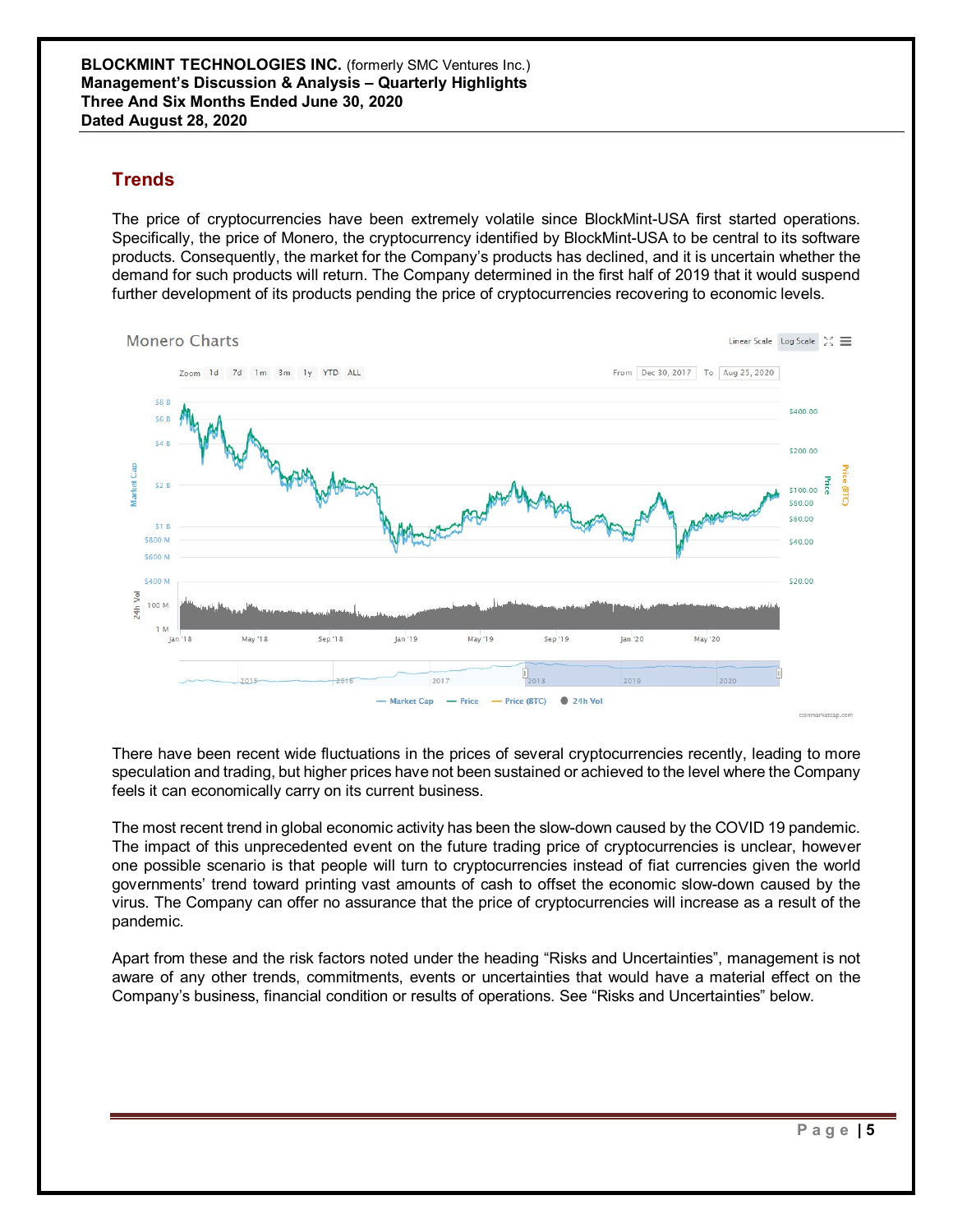### **Off-Balance-Sheet Arrangements**

As of the date of this filing, the Company does not have any off-balance-sheet arrangements that have, or are reasonably likely to have, a current or future effect on the results of operations or financial condition of the Company, including, and without limitation, such considerations as liquidity and capital resources.

### **Discussion of Operations**

#### **Three months ended June 30, 2020 compared with three months ended June 30, 2019**

For the three months ended June 30, 2020, BlockMint's net loss was \$137,302 with basic loss per share of \$0.00. This compares with a net loss of \$261,979 with basic and diluted loss per share of \$0.01 for the three months ended June 30, 2019. The decrease of \$124,677 in net loss was principally because operating expenses decreased due to reduced business activities and the conservation of cash.

#### **Six months ended June 30, 2020 compared with six months ended June 30, 2019**

For the six months ended June 30, 2020, BlockMint's net loss was \$192,686 with basic loss per share of \$0.00. This compares with a net loss of \$3,992,123 with basic and diluted loss per share of \$0.10 for the six months ended June 30, 2019. The decrease of \$3,799,437 in net loss was principally because:

- $\triangleright$  For the six months ended June 30, 2019, transaction cost was \$3,458,765;
- $\triangleright$  Operating expenses for the six months ended June 30, 2020, was \$194,532, compared to \$535,450 for the six months ended June 30, 2019, due to reduced business activities and the conservation of cash.

#### **Cash Flow**

The Company had cash of \$2,754,022 at June 30, 2020 (December 31, 2019 - \$2,957,158). The change in cash during the six months ended June 30, 2020 was primarily due to the cash used in operating activities.

Cash used in operating activities was \$203,136, for the six months ended June 30, 2020. Operating activities were affected by net loss of \$192,686 and net changes in non-cash working capital balances due to an increase in receivables and prepaid expenses of \$6,656; and an increase in accounts payable and accrued liabilities of \$543. The Company also recorded a foreign exchange of \$16,336 and revaluation in digital currency of \$227. For the six months ended June 30, 2019, cash used in operating activities was \$528,474. Operating activities were affected by the net decrease in non-cash, working capital balances due to an increase in receivables and prepaid expenses of \$50,032; and offset by an increase in accounts payable and accrued liabilities of \$52,285. The Company also recorded a transaction cost of \$3,458,765; depreciation of equipment of \$4,103; and revaluation in digital currency of \$497.

Net cash provided by investing activities was \$nil during the six months ended June 30, 2020. During the six months ended June 30, 2019, net cash used in investing activities was \$408,219 as the Company completed the Arrangement Agreement with SMC.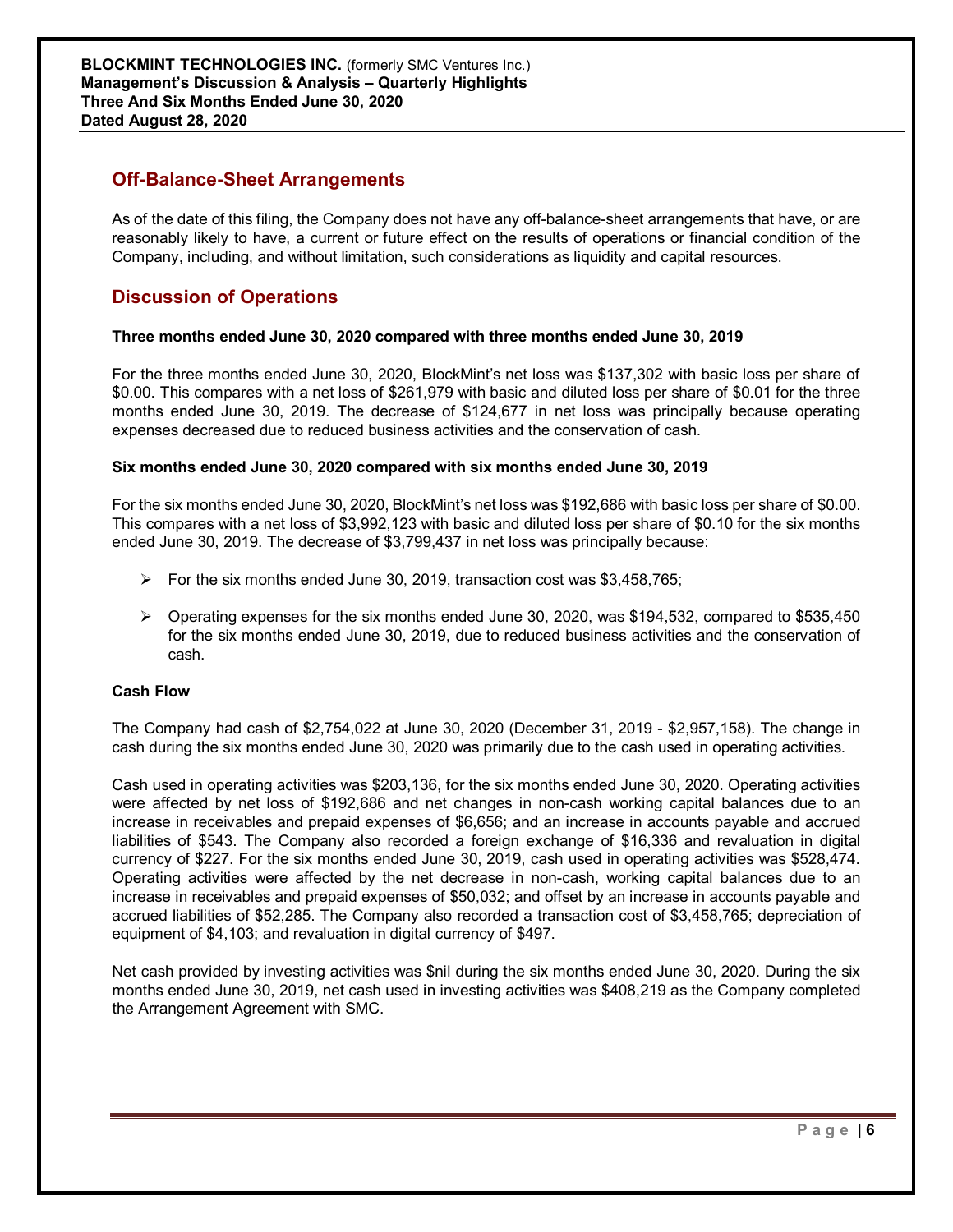**BLOCKMINT TECHNOLOGIES INC.** (formerly SMC Ventures Inc.) **Management's Discussion & Analysis – Quarterly Highlights Three And Six Months Ended June 30, 2020 Dated August 28, 2020**

#### **Liquidity and Capital Resources**

The Company's activities have been financed through the completion of equity offerings. There is no assurance that equity capital will be available to the Company in the amounts or at the times desired or on terms that are acceptable to the Company, if at all.

The Company has no significant revenues, and therefore must utilize its current cash reserves, funds obtained from the exercise of warrants and other financing transactions to maintain its capacity to meet ongoing operating activities. As of June 30, 2020, the Company had 6,650,000 warrants outstanding that would raise approximately \$250,000, if exercised in full; however all of the warrants are subject to the Company meeting certain revenue thresholds so it is not anticipated that they will become exercisable in the next twelve months.

At June 30, 2020, the Company reported cash of \$2,754,022 (December 31, 2019 - \$2,957,158) and a net working capital of \$2,735,829 (December 31, 2019 - \$2,944,851). The net cash on hand as at June 30, 2020, is expected to be sufficient to meet the Company's liquidity requirements in 2020. Currently, the Company's operating expenses are approximately \$20,000 to \$30,000 per month for management fees, month-to-month professional fees, listing expenses and other working expenses. The Company's cash as at June 30, 2020 is expected to be sufficient to satisfy current liabilities and general and administrative costs up to June 30, 2021.

### **Accounting Pronouncements**

#### **Changes in accounting policy**

There are no other relevant IFRS's or IFRS interpretations that are not yet effective that would be expected to have a material impact on the Company.

### **Related Party Transactions**

Related parties include the Board of Directors and officers of the Company, close family members and enterprises that are controlled by these individuals as well as certain persons performing similar functions. Related party transactions conducted in the normal course of operations are measured at the amount established and agreed to by the related parties.

(a) The Company entered into the following transactions with related parties:

|                                                                    | <b>Three Months Ended</b><br><b>June 30,</b> |              | <b>Six Months Ended</b><br><b>June 30,</b> |               |
|--------------------------------------------------------------------|----------------------------------------------|--------------|--------------------------------------------|---------------|
| <b>Names</b>                                                       | 2020<br>( \$)                                | 2019<br>(\$) | 2020<br>(\$)                               | 2019<br>( \$) |
| Owen Bird Law Corporation (1)                                      | 1,376                                        | 1.511        | 1,376                                      | 30,952        |
| Bayswater Consulting Ltd. (Bayswater) <sup>(2)</sup>               | 2,176                                        | 2,248        | 4,384                                      | 3,762         |
| Marrelli Support Services Inc. ("Marrelli Support") <sup>(3)</sup> | 8,638                                        | 7.652        | 17.364                                     | 15,772        |
|                                                                    |                                              |              |                                            |               |

1) For the three and six months ended June 30, 2020, the Company expensed \$1,376 (three and six months ended June 30, 2019 - \$1,511 and \$30,952, respectively) for legal services to Owen Bird Law Corporation, a legal firm of which Jeff Lightfoot is a shareholder. As at June 30, 2020, \$675 (December 31, 2019 - \$500) was payable to this party and the amount is included in accounts payable and accrued liabilities.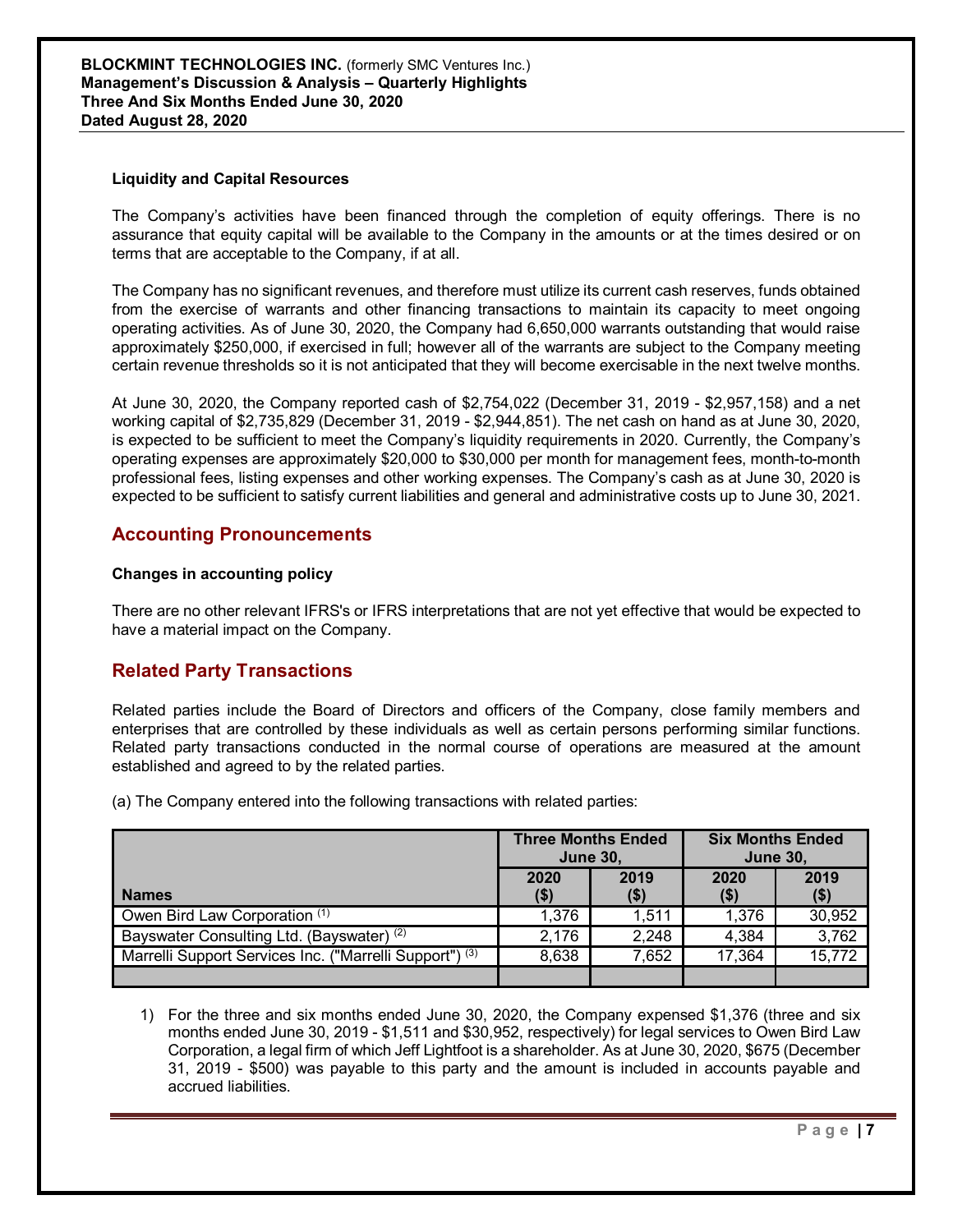- 2) For the three and six months ended June 30, 2020, the Company expensed \$2,176 and \$4,384, respectively (three and six months ended June 30, 2019 - \$2,248 and \$3,762, respectively) to a private company controlled by Erin Walmesley, the Company's corporate secretary, for corporate services.
- 3) For the three and six months ended June 30, 2020, the Company expensed \$8,638 and \$17,364, respectively (three and six months ended June 30, 2019 - \$7,652 and \$15,772, respectively) to Marrelli Support Services Inc. ("Marrelli") for: Victor Hugo to act as the Chief Financial Officer of the Company; and for bookkeeping services. Victor Hugo is an employee of Marrelli. These services were incurred in the normal course of operations for general accounting and financial reporting matters. As at June 30, 2020, Marrelli was owed \$1,288 (December 31, 2019 - \$6,364), and the amount is included in accounts payable and accrued liabilities.

(b) Remuneration of directors and key management personnel, other than consulting fees, of the Company was as follows:

|                           |                 | <b>Salaries and wages</b><br><b>Fees</b><br><b>Three Months Ended</b><br><b>Three Months Ended</b><br><b>June 30,</b><br><b>June 30,</b> |                 |                                              | <b>Total</b> |                 |
|---------------------------|-----------------|------------------------------------------------------------------------------------------------------------------------------------------|-----------------|----------------------------------------------|--------------|-----------------|
|                           |                 |                                                                                                                                          |                 | <b>Three Months Ended</b><br><b>June 30,</b> |              |                 |
| <b>Name</b>               | 2020<br>$($ \$) | 2019<br>(\$)                                                                                                                             | 2020<br>$($ \$) | 2019<br>$($ \$)                              | 2020<br>(\$) | 2019<br>$($ \$) |
| Nelson Ijih, CEO / CIO    | 9,000           | 37,500                                                                                                                                   | Nil             | Nil                                          | 9,000        | 37,500          |
| Daniel Beck, COO          | 9,000           | 27,500                                                                                                                                   | Nil             | Nil                                          | 9,000        | 27,500          |
| Jeff Lightfoot, Director  | Nil             | Nil                                                                                                                                      | 2,278           | 2,257                                        | 2,278        | 2,257           |
| David Patterson, Director | Nil             | Nil                                                                                                                                      | 2,278           | 2,257                                        | 2,278        | 2,257           |
| Colin Watt, Director      | Nil             | Nil                                                                                                                                      | 2,278           | 2,257                                        | 2,278        | 2,257           |
| <b>Total</b>              | 18,000          | 65,000                                                                                                                                   | 6,834           | 6,771                                        | 24,834       | 71,771          |

|                           | <b>Salaries and wages</b> |                                                                                          | <b>Fees</b>     |                                            | <b>Total</b> |                 |
|---------------------------|---------------------------|------------------------------------------------------------------------------------------|-----------------|--------------------------------------------|--------------|-----------------|
|                           |                           | <b>Six Months Ended</b><br><b>Six Months Ended</b><br><b>June 30,</b><br><b>June 30.</b> |                 | <b>Six Months Ended</b><br><b>June 30,</b> |              |                 |
| <b>Name</b>               | 2020<br>$($ \$)           | 2019<br>(\$)                                                                             | 2020<br>$($ \$) | 2019<br>$($ \$)                            | 2020<br>(\$) | 2019<br>$($ \$) |
| Nelson Ijih, CEO / CIO    | 18,000                    | 82,500                                                                                   | Nil             | Nil                                        | 18,000       | 82,500          |
| Daniel Beck, COO          | 18,000                    | 57,500                                                                                   | Nil             | Nil                                        | 18,000       | 57,500          |
| Jeff Lightfoot, Director  | Nil                       | Nil                                                                                      | 4,403           | 2,257                                      | 4,403        | 2,257           |
| David Patterson, Director | Nil                       | Nil                                                                                      | 4,403           | 2,257                                      | 4.403        | 2,257           |
| Colin Watt, Director      | Nil                       | Nil                                                                                      | 4,403           | 2,257                                      | 4,403        | 2,257           |
| <b>Total</b>              | 36,000                    | 140,000                                                                                  | 13,209          | 6,771                                      | 49,209       | 146,771         |

**Page | 8**